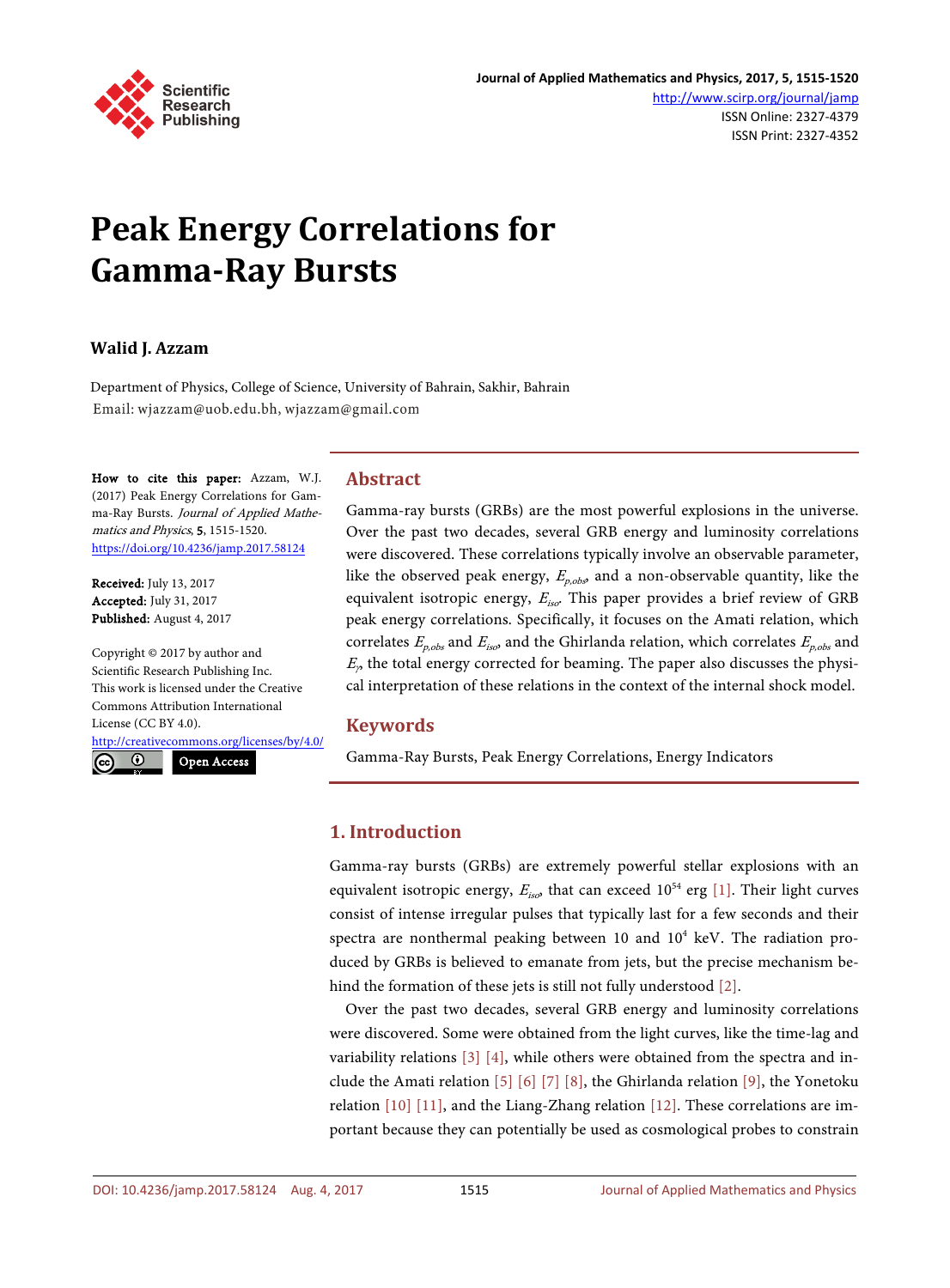cosmological parameters [\[12\]-](#page-4-8)[\[18\],](#page-4-9) and also as tools that might shed light on the physics of GRB[s \[19\]](#page-5-0) [\[20\].](#page-5-1)

This paper provides a review of the GRB energy correlations that involve the peak energy,  $E_{p,obs}$  which is the peak energy observed in the  $vF_v$  spectrum. Section 2 provides a brief background on how the correlations involving  $E_{p,obs}$  were first noticed, and Sections 3 and 4 focus, respectively, on two important correlations: the Amati relation and the Ghirlanda relation. This is followed by a discussion of the importance and physical interpretation of these correlations in Section 5, and our conclusions are provided in Section 6.

#### **2. Peak Energy Correlations**

GRB correlations involving the peak energy were first noticed in 1995 by [\[21\],](#page-5-2)  who studied 399 GRBs observed by the BATSE instrument and discovered a correlation between  $E_{p,obs}$  and the peak flux,  $F_p$ . They calculated  $F_p$  from the photon count data in the 50 - 300 keV energy band and the 256 ms time bin. They then selected those bursts with  $F_p > 1$  photon·cm<sup>-2</sup>·s<sup>-1</sup> and divided them into 5 bins of varying width, each with about 80 bursts. They found a correlation between the mean observed peak energy,  $\langle E_{p,obs} \rangle$ , and the logarithm of  $F_p$  with a statistical significance of  $\rho$  = 0.90 and  $P$  = 0.04.

In 2000, a study by [\[22\]](#page-5-3) found a strong correlation between  $E_{p,obs}$  and the bolometric fluence,  $S_{\text{top}}$  in the same energy range as [\[21\].](#page-5-2) They expressed the correlation as:

$$
\log(E_{p,obs}) \approx 0.29 \log(S_{tot}),\tag{1}
$$

with a Kendall correlation coefficient  $\tau = 0.80$  and a chance probability  $P = 10^{-13}$ . However, it is important to keep in mind that their selection criteria,  $F_p > 3$ photons⋅cm<sup>-2</sup>⋅s<sup>-1</sup> and  $S_{tot} > 5 \times 10^{-6}$  erg⋅cm<sup>-2</sup>, included only the most luminous bursts. The correlation discovered by [\[22\]](#page-5-3) was the basis for later studies that led to the discovery of two important correlations: the Amati relation and the Ghirlanda relation.

#### **3. The Amati Relation**

The peak energy correlations found by [\[21\]](#page-5-2) and [\[22\]](#page-5-3) were in the observer frame due to the paucity of data points with known redshift. The first rest-frame correlation involving the intrinsic peak energy,  $E_{p,\delta}$  was found by [\[5\]](#page-4-1) in 2002 and is referred to as the Amati relation. The study by [\[5\]](#page-4-1) was based on 12 bursts, detected by BeppoSAX, with known redshifts, z. The intrinsic peak energy is calculated from the observed one using:

$$
E_{p,i} = (1+z) \cdot E_{p,obs}.\tag{2}
$$

On the other hand,  $E_{iso}$  can be calculated from the bolometric flux using:

$$
E_{iso} = 4\pi d^2 S_{tot} / (1+z),
$$
\n(3)

where  $d$  is the luminosity distance, which can be calculated from  $z$  after assum-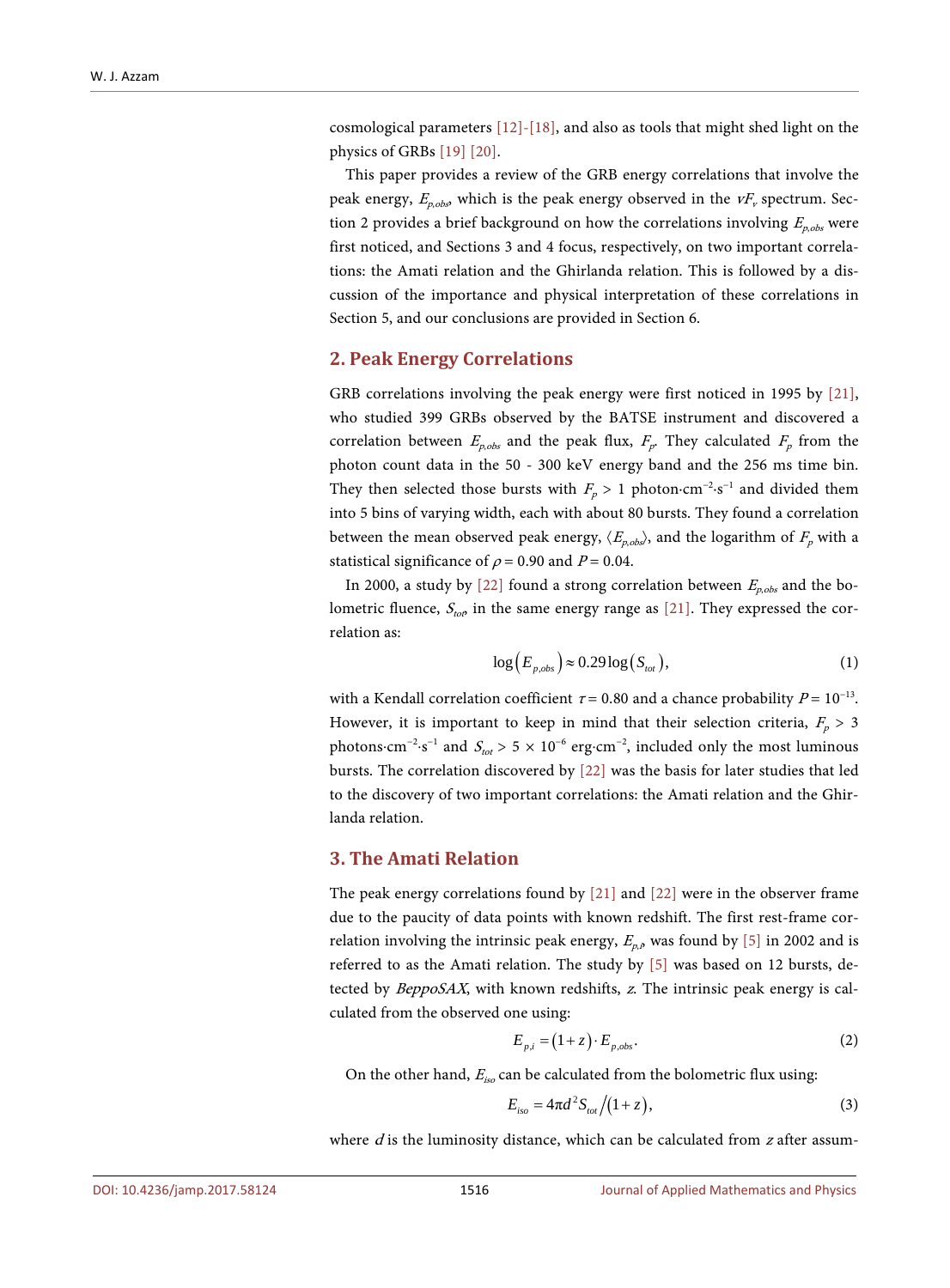ing a certain cosmological model. In Amati's original paper [\[5\],](#page-4-1) a flat universe was assumed with  $\Omega_M = 0.3$ ,  $\Omega_{\Lambda} = 0.7$ , and  $H_0 = 65$  km⋅s<sup>-1</sup>⋅Mpc<sup>-1</sup>. The Amati relation can be expressed logarithmically as:

$$
\log(E_{iso}) = A + B \cdot \log\Big(E_{p,i} / \Big\langle E_{p,i} \Big\rangle\Big),\tag{4}
$$

where the normalization, A, and the slope, B, are constants, and where  $\langle E_{p,i} \rangle$  is the mean value of the intrinsic peak energy for the entire data sample. The approximate mean values for the fitting parameters are  $\langle A \rangle \approx 53$  and  $\langle B \rangle \approx 1$ . Alternatively, the Amati relation can be expressed as:

$$
E_{p,i} = K \cdot \left( E_{iso} / 10^{52} \text{ erg} \right)^m,
$$
 (5)

where  $E_{p,i}$  is in keV, and K and m are constants. In Amati's original stud[y \[5\],](#page-4-1)  $m \approx$ 0.5 and  $K \approx 95$ . However, more recent studies [\[23\]](#page-5-4) [\[24\]](#page-5-5) [\[25\]](#page-5-6) [\[26\]](#page-5-7) [\[27\]](#page-5-8) found mean values of  $\langle m \rangle$  = 0.45 and  $\langle K \rangle$  = 141.

# **4. The Ghirlanda Relation**

The Ghirlanda relation is a correlation between the peak energy and the total energy corrected for beaming,  $E<sub>9</sub>$  which is given by:

$$
E_{\gamma} = \left[1 - \cos\left(\theta_{\text{jet}}\right)\right] \cdot E_{\text{iso}},\tag{6}
$$

where  $\theta_{jet}$  is the jet's half-opening angle. This correlation was discovered in 2004 by [\[9\]](#page-4-5) who used 40 GRBs with known  $E_{iso}$  and z. According to [\[28\],](#page-5-9)  $\theta_{jet}$  can be calculated (in degrees) as follows:

$$
\theta_{\rm jet} = 0.161 \Big[ T_{\rm break} / (1+z) \Big]^{3/8} \Big[ n \cdot n_{\gamma} \cdot E_{\rm iso} \Big]^{1/8},\tag{7}
$$

where  $T_{break}$  (measured in days) is the time for the power-law break in the afterglow light curve,  $n_{\gamma}$  is the radiative efficiency, *n* is the density of the circumburst medium (in particles/cm<sup>3</sup>), and  $E_{iso}$  is measured in units of 10<sup>52</sup> erg. To compute  $T_{break}$  properly, several issues should be kept in mind [\[29\]:](#page-5-10)

- The jet break should be detected in the optical window
- The optical light curve should not end at  $T_{break}$  but should continue beyond it
- The flux from the host galaxy and from any probable supernova should be subtracted out

After considering the above points, the Ghirlanda relation can be expressed as [\[29\]:](#page-5-10)

$$
\log \left( E_{\text{peak}} / 100 \text{ keV} \right) = (0.48 \pm 0.02) + (0.70 \pm 0.04) \times \log \left[ E_{\gamma} / 4.4 \times 10^{50} \text{ erg} \right]. \tag{8}
$$

#### **5. Physical Interpretation**

The first attempt to provide a physical interpretation of correlations involving  $E_{peak}$  was carried out by [\[22\]](#page-5-3) who investigated the  $E_{peak}$  –  $S_{tot}$  correlation. According to their study, this correlation can be obtained rather easily by assuming a thin synchrotron radiation process by a power law distribution of electrons with a Lorentz factor, Γ, that exceeds some minimum value,  $\Gamma_M$ . Moreover, they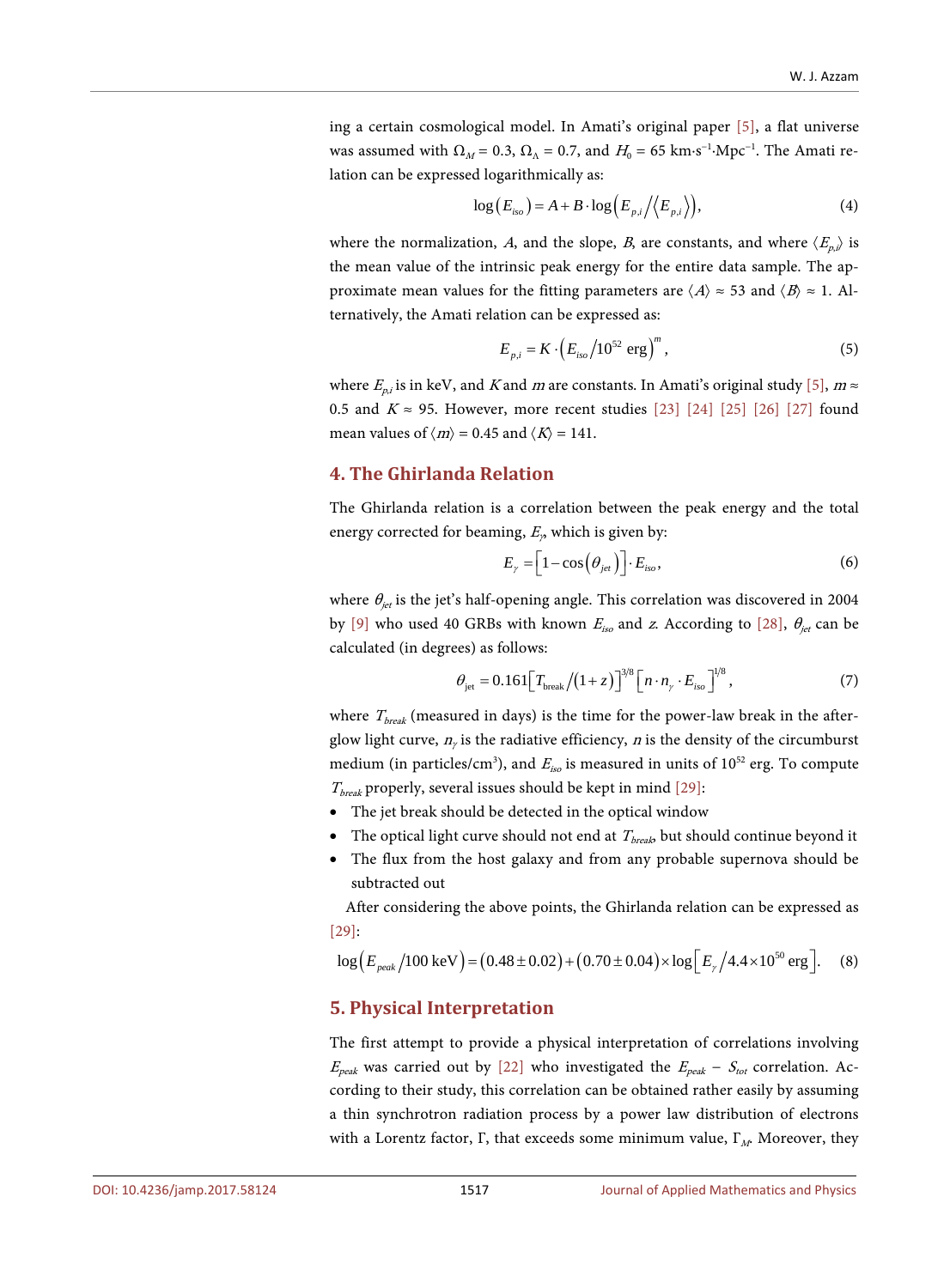found that the internal shock model gave a tighter  $E_{peak} - S_{tot}$  correlation than the external shock model.

The above results were confirmed by [\[5\]](#page-4-1) who showed that the  $E_{peak} - E_{iso}$  correlation (the Amati relation) can be obtained by assuming an optically thin synchrotron shock model with an electron distribution given by:  $N(\Gamma) = N_0(\Gamma)^{-\beta}$ , for  $\Gamma > \Gamma_M$ , where  $\beta$  is the power law index. However, [\[5\]](#page-4-1) assumed that  $N_0$  and the burst duration are constants, which is not completely justified because GRBs clearly have varying durations.

A recent study [\[30\]](#page-5-11) investigated whether the  $E_{peak} - E_{iso}$  correlation can be obtained in the context of the internal shock model but through the impact of only two shells. The study involved both simulated  $E_{peak}$  –  $E_{iso}$  distributions and observed data (for 58 bursts), and it included only bright Swift GRBs with  $F_p > 2.6$ photons⋅cm<sup>-2</sup>⋅s<sup>-1</sup> in the 15 - 150 keV energy band. The results indicated that the  $E_{peak} - E_{iso}$  correlation can be obtained theoretically but under certain restrictions. First, most of the dispersed energy should be radiated via a few electrons. Second, the range in the Lorentz factors used should be tight. Finally, the variability timescale for Γ should scale with the mean value of Γ. Concerning the Ghirlanda relation, the theoretical study by [\[31\]](#page-5-12) showed that this relation can be obtained theoretically if one assumes that  $\Gamma$  and  $\theta_{jet}$  are inversely proportional. More specifically, they found that:

$$
\left[\theta_{jet,\text{max}}\right]^{2.5}\cdot\Gamma_{\text{max}} = \text{constant.}\tag{9}
$$

#### **6. Conclusion**

The peak energy correlations of GRBs are important relations that can be utilized to probe the physics of GRBs. The most important peak energy correlations are the Amati relation, which correlates the peak energy and  $E_{iso}$  and the Ghirlanda relation, which correlates the peak energy and  $E<sub>Y</sub>$ . Both relations can be understood theoretically in the context of the internal shock model, but there are important assumptions that should be kept in mind. When calibrated properly, these relations can be employed as tools to probe different cosmological models and also to probe the underlying physics behind GRBs.

#### **Acknowledgements**

The author would like to thank the anonymous referee for the feedback that helped improve the paper.

#### **References**

- <span id="page-3-0"></span>[1] Atteia, J.-L., et al. (2017) The Maximum Isotropic Energy of Gamma-Ray Bursts. The Astrophysical Journal, 837, 119. <https://doi.org/10.3847/1538-4357/aa5ffa>
- <span id="page-3-1"></span>[2] Le, T. and Mehta, V. (2017) Revisiting the Redshift Distribution of Gamma-Ray Bursts in the Swift Era. The Astrophysical Journal, 837, 17. <https://doi.org/10.3847/1538-4357/aa5fa7>
- <span id="page-3-2"></span>[3] Norris, J.P., et al. (2000) Connection between Energy Dependent Lags and Peak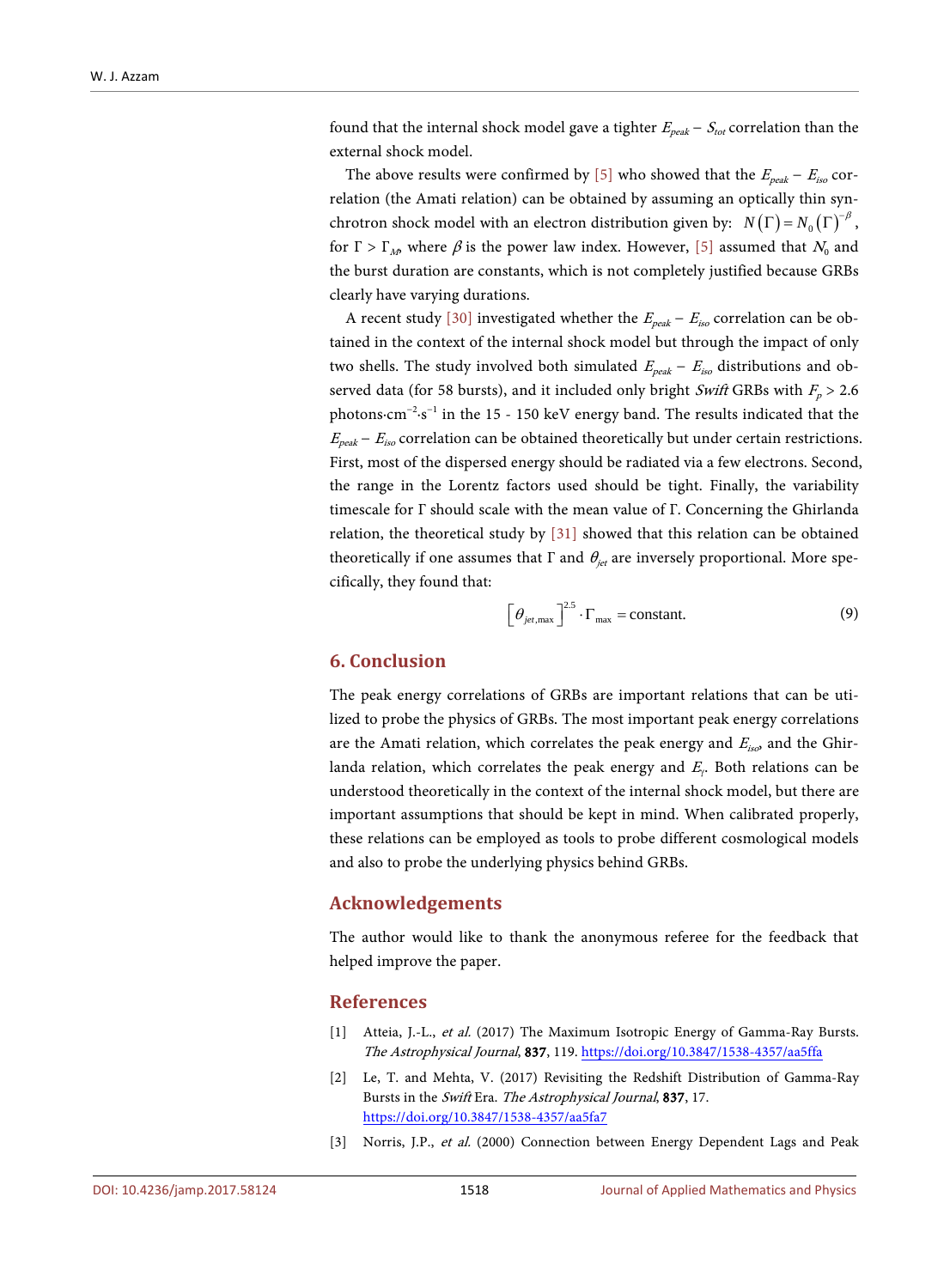Luminosity in Gamma-Ray Bursts. The Astrophysical Journal, 534, 248-257. <https://doi.org/10.1086/308725>

- <span id="page-4-0"></span>[4] Fenimore, E.E. and Ramirez-Ruiz, E. (2000) Redshifts for 220 BATSE Gamma-Ray Bursts Determined by Variability and the Cosmological Consequences. e-print astro-ph/0004176.
- <span id="page-4-1"></span>[5] Amati, L., et al. (2002) Intrinsic Spectra and Energetics of BeppoSAX Gamma-Ray Bursts with Known Redshifts. Astronomy and Astrophysics, 390, 81-89. <https://doi.org/10.1051/0004-6361:20020722>
- <span id="page-4-2"></span>[6] Amati, L. (2006) The  $E_{p,i}-E_{iso}$  Correlation in Gamma-Ray Bursts: Updated Observational Status, Re-Analysis and Main Implications. Monthly Notices of the Royal Astronomical Society, 372, 233-245. <https://doi.org/10.1111/j.1365-2966.2006.10840.x>
- <span id="page-4-3"></span>[7] Amati, L., et al. (2008) Measuring the Cosmological Parameters with the  $E_{p,i}-E_{iso}$ Correlation of Gamma-Ray Bursts. Monthly Notices of the Royal Astronomical Society, 391, 577-584[. https://doi.org/10.1111/j.1365-2966.2008.13943.x](https://doi.org/10.1111/j.1365-2966.2008.13943.x)
- <span id="page-4-4"></span>[8] Amati, L., et al. (2009) Extremely Energetic Fermi Gamma-Ray Bursts Obey Spectral Energy Correlations. Astronomy and Astrophysics, 508, 173-180. <https://doi.org/10.1051/0004-6361/200912788>
- <span id="page-4-5"></span>[9] Ghirlanda, G., et al. (2004) The Collimation-Corrected Gamma-Ray Burst Energies Correlate with the Peak Energy of their  $vF_v$  Spectrum. The Astrophysical Journal, 616, 331-338.<https://doi.org/10.1086/424913>
- <span id="page-4-6"></span>[10] Yonetoku, D., et al. (2004) Gamma-Ray Burst Formation Rate Inferred from the Spectral Peak Energy – Peak Luminosity Relation. The Astrophysical Journal, 609, 935-951[. https://doi.org/10.1086/421285](https://doi.org/10.1086/421285)
- <span id="page-4-7"></span>[11] Ghirlanda, G., et al. (2010) Spectral-Luminosity Relation within Individual Fermi Gamma-Ray Bursts. Astronomy and Astrophysics, 511, A43-A53. <https://doi.org/10.1051/0004-6361/200913134>
- <span id="page-4-8"></span>[12] Liang, E. and Zhang, B. (2005) Model-Independent Multivariable Gamma-Ray Burst Luminosity Indicator and Its Possible Cosmological Implications. The Astrophysical Journal, 633, L611-L623[. https://doi.org/10.1086/491594](https://doi.org/10.1086/491594)
- [13] Ghirlanda, G., et al. (2006) Cosmological Constraints with GRBs: Homogeneous vs. Wind Density Profile. Astronomy and Astrophysics, 452, 839-844. <https://doi.org/10.1051/0004-6361:20054544>
- [14] Capozziello, S. and Izzo, L. (2008) Cosmography by Gamma-Ray Bursts. Astronomy and Astrophysics, 490, 31-36.<https://doi.org/10.1051/0004-6361:200810337>
- [15] Demianski, M. and Piedipalumbo, E. (2011) Standardizing the GRBs with the Amati  $E_{n}E_{i\alpha}$  Relation: the Updated Hubble Diagram and Implications for Cosmography. Monthly Notices of the Royal Astronomical Society, 415, 3580-3590. <https://doi.org/10.1111/j.1365-2966.2011.18975.x>
- [16] Azzam, W.J. and Alothman, M.J. (2006) Constraining Cosmological Parameters through Gamma-Ray Bursts. Advances in Space Research, 38, 1303-1306. <https://doi.org/10.1016/j.asr.2004.12.019>
- [17] Azzam, W.J. and Alothman, M.J. (2006) Gamma-Ray Burst Spectral-Energy Correlations as Cosmological Probes. IL Nuovo Cimento B, 121, 1431-1432. <https://doi.org/10.1393/ncb/i2007-10270-5>
- <span id="page-4-9"></span>[18] Dai, Z.G., Liang, E.W. and Xu, D. (2004) Constraining  $\Omega_M$  and Dark Energy with Gamma-Ray Bursts. The Astrophysical Journal, 612, L101-L104. <https://doi.org/10.1086/424694>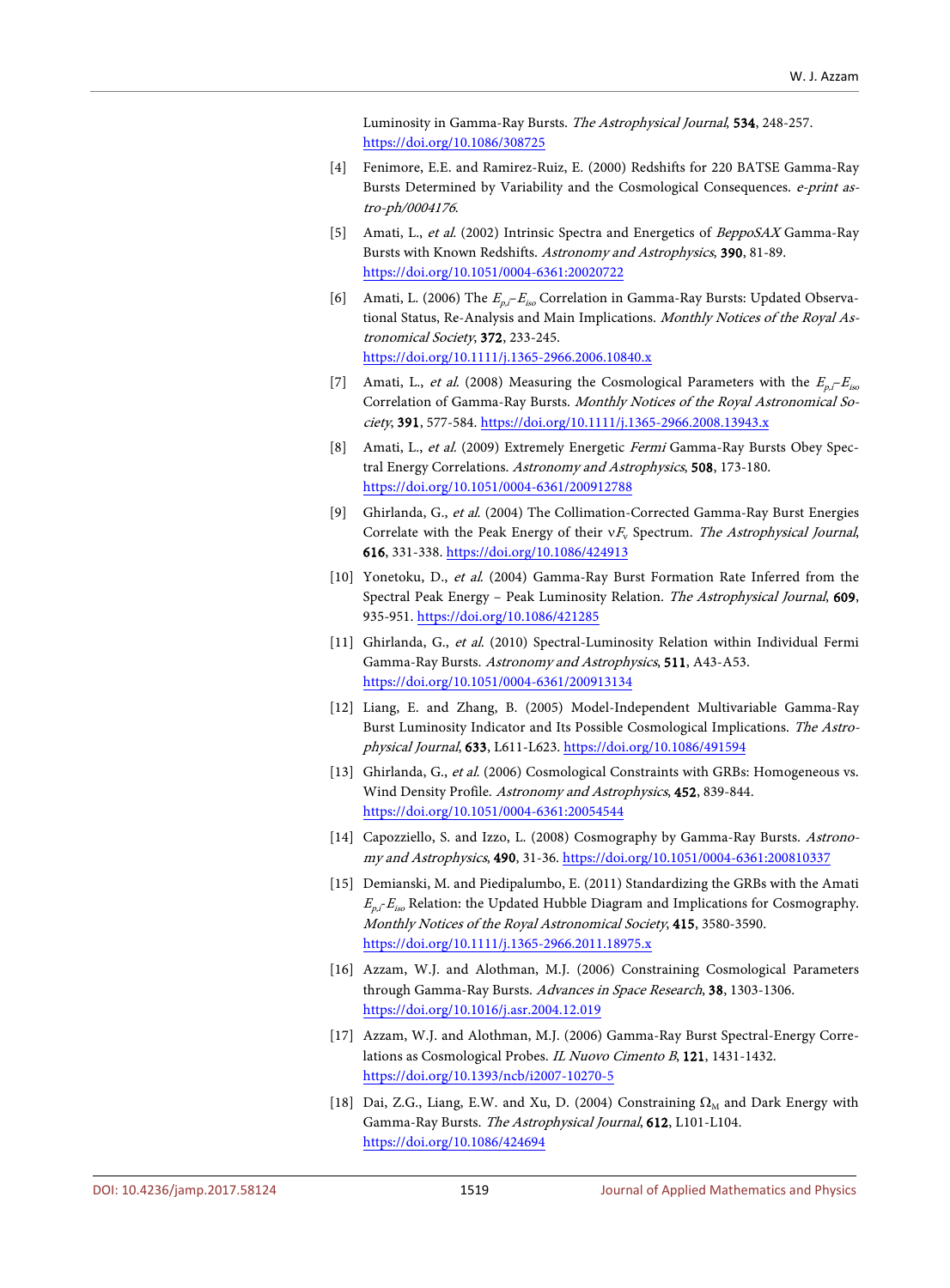- <span id="page-5-0"></span>[19] Zhang, B. and Mészáros, P. (2002) An Analysis of Gamma-Ray Burst Spectral Break Models. The Astrophysical Journal, 581, 1236-1247[. https://doi.org/10.1086/344338](https://doi.org/10.1086/344338)
- <span id="page-5-1"></span>[20] Thompson, C., Mészáros, P. and Rees, M.J. (2007) Thermalization in Relativistic Outflows and the Correlation between Spectral Hardness and Apparent Luminosity in Gamma-Ray Bursts. The Astrophysical Journal, 666, 1012-1023. <https://doi.org/10.1086/518551>
- <span id="page-5-2"></span>[21] Mallozi, R.S., et al. (1995) Gamma-Ray Bursts Spectra and the Hardness-Intensity Correlation. Proceedings of Gamma-Ray Bursts 4th Huntsville Symposium, AIP Conference Series, 428, 273-277[. https://doi.org/10.1063/1.55334](https://doi.org/10.1063/1.55334)
- <span id="page-5-3"></span>[22] Lloyd, N.M., Petrosian, V. and Mallozi, R.S. (2000) Cosmological versus Intrinsic: The Correlation between Intensity and the Peak of the  $vF_v$  Spectrum of Gamma-Ray Bursts. The Astrophysical Journal, 534, 227-238. <https://doi.org/10.1086/308742>
- <span id="page-5-4"></span>[23] Azzam, W.J. and Alothman, M.J. (2013) Redshift Independence of the Amati and Yonetoku Relations for Gamma-Ray Bursts. International Journal of Astronomy and Astrophysics, 3, 372-375. <http://dx.doi.org/10.4236/ijaa.2013.34042>
- <span id="page-5-5"></span>[24] Zitouni, H., Guessoum, N. and Azzam, W.J. (2014) Revisiting the Amati and Yonetoku Relations with Swift GRBs. Astrophysics and Space Science, 351, 267-279. <https://doi.org/10.1007/s10509-014-1839-5>
- <span id="page-5-6"></span>[25] Azzam, W.J. (2016) A Brief Review of the Amati Relation for GRBs. International Journal of Astronomy and Astrophysics, 6, 378-383. <http://dx.doi.org/10.4236/ijaa.2016.64030>
- <span id="page-5-7"></span>[26] Zitouni, H., Guessoum, N. and Azzam, W.J. (2016) Determination of Cosmological Parameters from Gamma-Ray Burst Characteristics and Afterglow Correlations. Astrophysics and Space Science, 361, 383. <https://doi.org/10.1007/s10509-016-2969-8>
- <span id="page-5-8"></span>[27] Azzam, W.J. and Al Dallal, S. (2015) Gamma-Ray Bursts: Origin, Types, and Prospects. Journal of Magnetohydrodynamics and Plasma Research, 20, 367.
- <span id="page-5-9"></span>[28] Sari, R., Piran, T. and Halpern, J.P. (1999) Jets in Gamma-Ray Bursts. The Astrophysical Journal, 519, L17-L20.<https://doi.org/10.1086/312109>
- <span id="page-5-10"></span>[29] Dainotti, M.G., Del Vecchio, R. and Tarnopolski, M. (2016) Gamma-Ray Burst Prompt Correlations.
- <span id="page-5-11"></span>[30] Mochkovitch, R. and Nava, L. (2015) The  $E_p-E_{iso}$  Relation and the Internal Shock Model. Astronomy and Astrophysics, 577, A31. <https://doi.org/10.1051/0004-6361/201424490>
- <span id="page-5-12"></span>[31] Ghirlanda, G., et al. (2013) The Faster the Narrower: Characteristic Bulk Velocities and Jet Opening Angles of Gamma-Ray Bursts. Monthly Notices of the Royal Astronomical Society, 428, 1410-1423[. https://doi.org/10.1093/mnras/sts128](https://doi.org/10.1093/mnras/sts128)